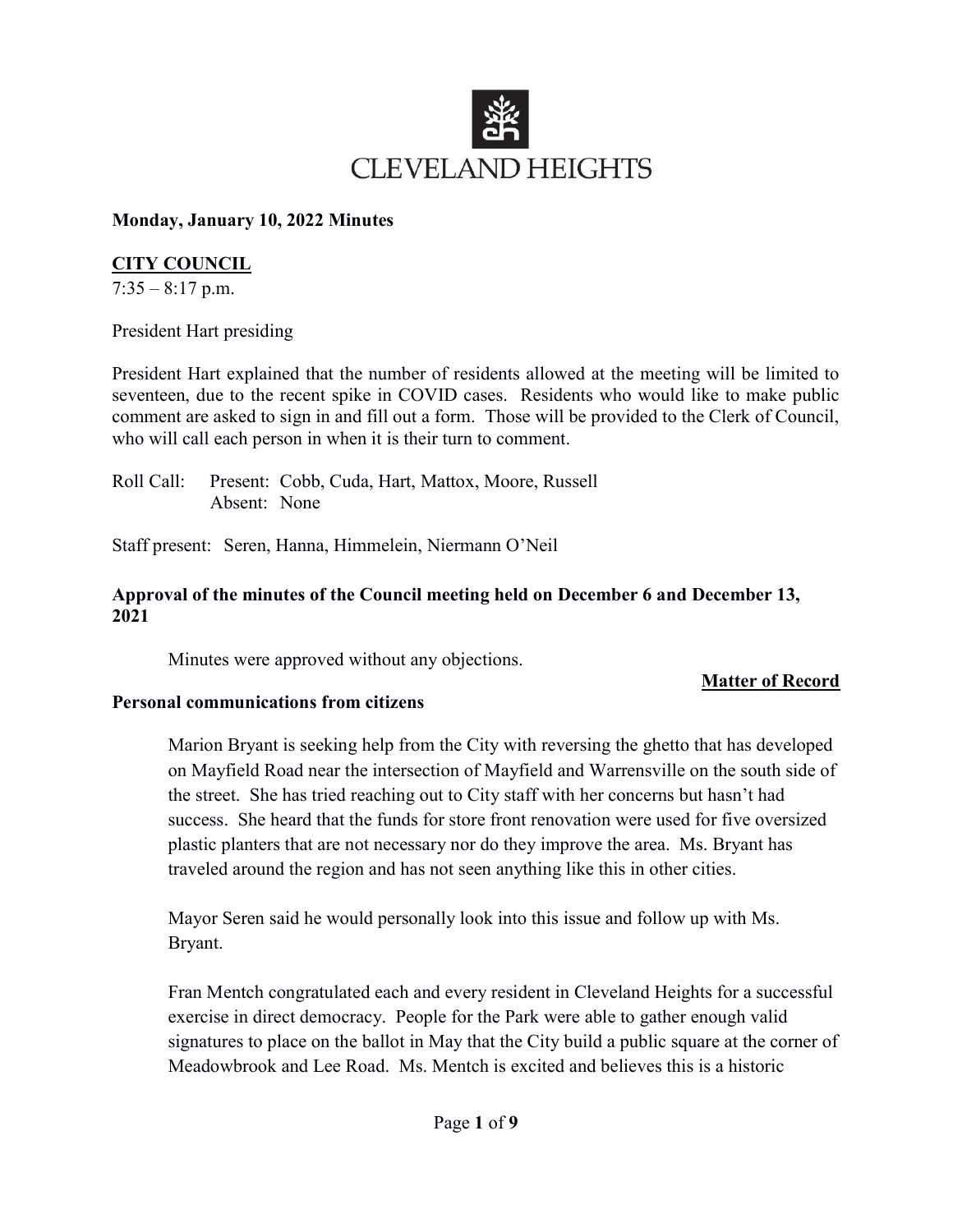moment for the residents of Cleveland Heights. She said this is the only time that residents will get to vote on a project. She said they spoke with over 4,600 people and they had many different ideas. She said they are going to take these ideas into consideration for the park design because the park will belong to everyone. For those who are concerned about the impact this will have on the development, please note that this only impacts twenty percent of the proposed development and would help to entice tenants to the new development. Ms. Mentch congratulated the community and said that anyone who helped with the initiative petition can see that their effort was important.

President Hart reminded Ms. Mentch of the three-minute time limit for public comment. She let everyone know that the time clock is on the wall so people know how much time they have remaining.

Jennifer Winter wanted to voice her opposition to the Lee Meadowbrook Park initiative. She said the F & C project will not only bring vibrancy to the area as well as increase the tax revenue for Cleveland Heights, but will include a one third acre park. The advocates for the Lee Meadowbrook Park want to see a full acre park and no other development. The F & C development would bring in tax revenue from new tenants as well as the new businesses. The development would also bring in revenue to the local businesses who have been hit hard by the pandemic. If the park petition initiative is successful, the City won't just lose the benefits of the F  $&$  C project but will be faced by an unfunded mandate. The park proponents estimate the cost of building the park to be \$2 million and that estimate was provided prior to all the cost increases associated with COVID and does not include ongoing maintenance costs. The initiative demands that a park be constructed but it does not provide a source of funding for the construction. Where do they think this funding will come from? Or was this something that they had simply not considered? A defeat of this ballot initiative will result in a one third acre park, vibrant Lee Road, and increased tax revenue. Passage of this initiative will result in nothing more but the status quo. F  $\&$  C will be prevented from constructing the project and the City will be unable to create a park on the site. Ms. Winter encouraged Cleveland Heights residents to be realistic and support the F  $&$  C development project, which includes adding a sizable park to the Lee Road landscape.

### Communications from the Mayor

Mayor Seren thanked President Hart for fantastically running the Committee of the Whole meeting. He also wished Council good luck moving forward with tonight's meeting. Mayor Seren said he spent the last week getting hit with a firehose of information. He has spent long hours in the office at City Hall working to fill out his cabinet. He will be providing more information regarding the vacancies moving forward including the Communications position, City Administrator, and his Executive Assistant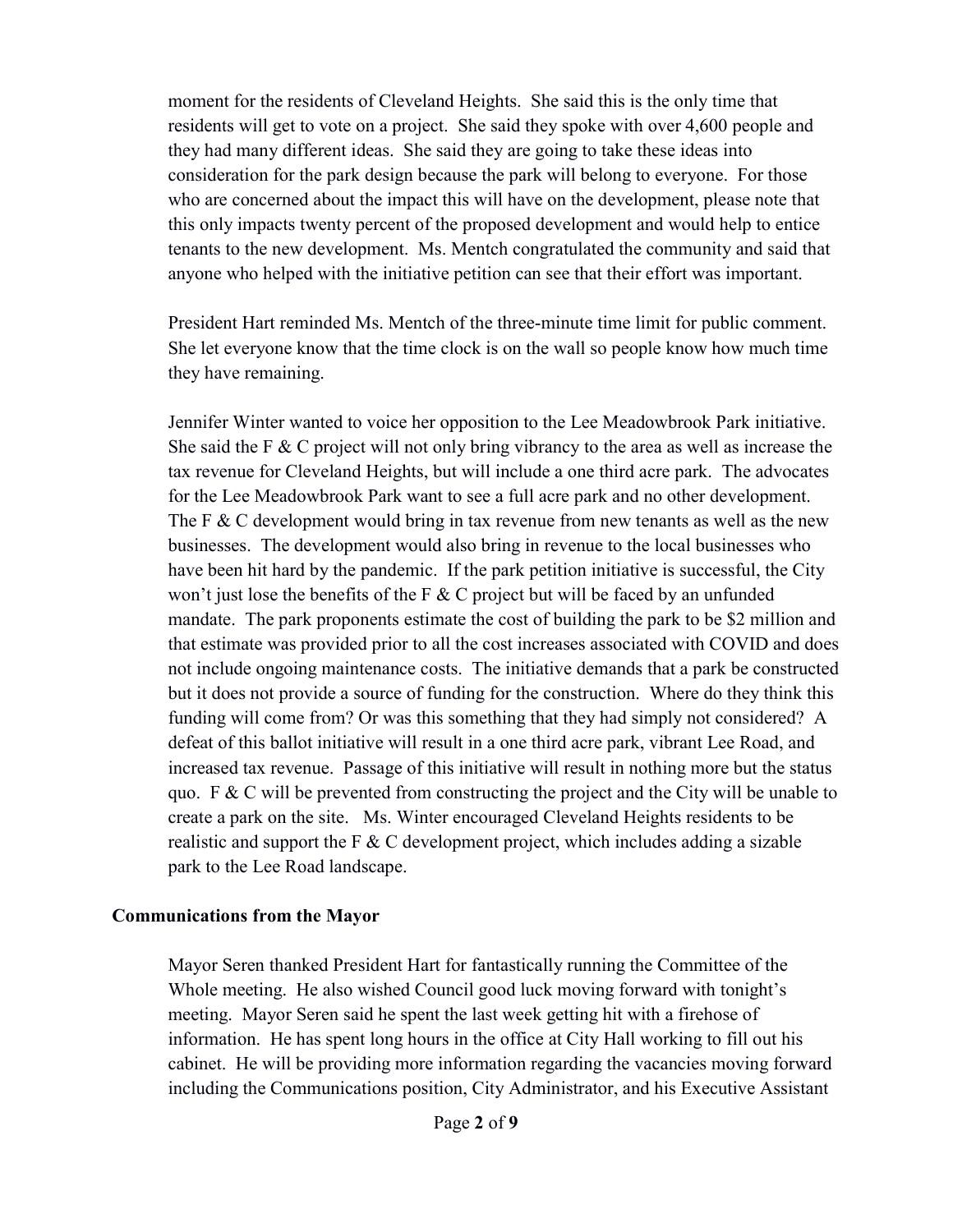position. Once he has his team together, he will have a more robust set of communications to provide to the people and to Council. Overall, he believes this first week has gone well and appreciates all of the support from staff. He encouraged residents to check out the City website. Mayor Seren would like to ensure that this Council and the public know that he is on the job and looking forward to starting this process. In response to the earlier complaint from a constituent, he said the City will be improving how they accept, track, and respond to complaints. There is a service request form on the website as well as an app for your smartphone called Access Cleveland Heights. This will be a way to automate the complaint process, a way to track the complaints and our responses, and moving forward we will be using that as a way to tighten up how we respond to complaints.

### Report of the Clerk of Council

Notified Council that a notice has been received from the Ohio Department of Liquor Control advising that an application has been made by Cleveland Heights Wing Co LLC, d/b/a Buffalo Wild Wings, 12459 Cedar Road & Patio, Cleveland Heights, OH 44106 for a transfer of a D5 and D6 permit from Ramb Co Cleveland Heights d/b/a/ Buffalo Wild Wings Grill & Bar, 12459 Cedar Road & Patio, Cleveland Heights, OH 44106

### Matter of Record

Referred to: The Mayor, Chief of Police, and the Director of Law

**Certification by Clerk of Council** of sufficient signatures of City electors upon an Initiative Petition for An Ordinance to require that a public activity park be created on 1.07 acres of city-owned land at the corner of Lee Road, Tullamore Road and Meadowbrook Boulevard in Cleveland Heights, Ohio, submitted by a committee of electors of the City of Cleveland Heights consisting of Ralph Solonitz, Garry Kanter, Lee Barbee, Albert Oberst and Frances Mentch.

This Initiative Petition, originally submitted on November 29, 2021, with additional partpetitions submitted on December 27, 2021, has been determined by the Board of Elections to have a total of 3,417 valid elector signatures. This exceeds the number required under Sections VIII-1 and VIII-4 of the Charter of the City of Cleveland Heights. Under Section VIII-1 of the City Charter, the proposed measure will be read on January 10, 2022 and referred to a Council Committee, which may be the Committee of the Whole. The Committee to which it is referred may provide for public hearings on the measure, and shall report and make recommendations to the full Council concerning the proposed legislation not later than the  $2<sup>nd</sup>$  regular meeting of Council following this Certification and corresponding referral to Committee.

Referred to: Committee of the Whole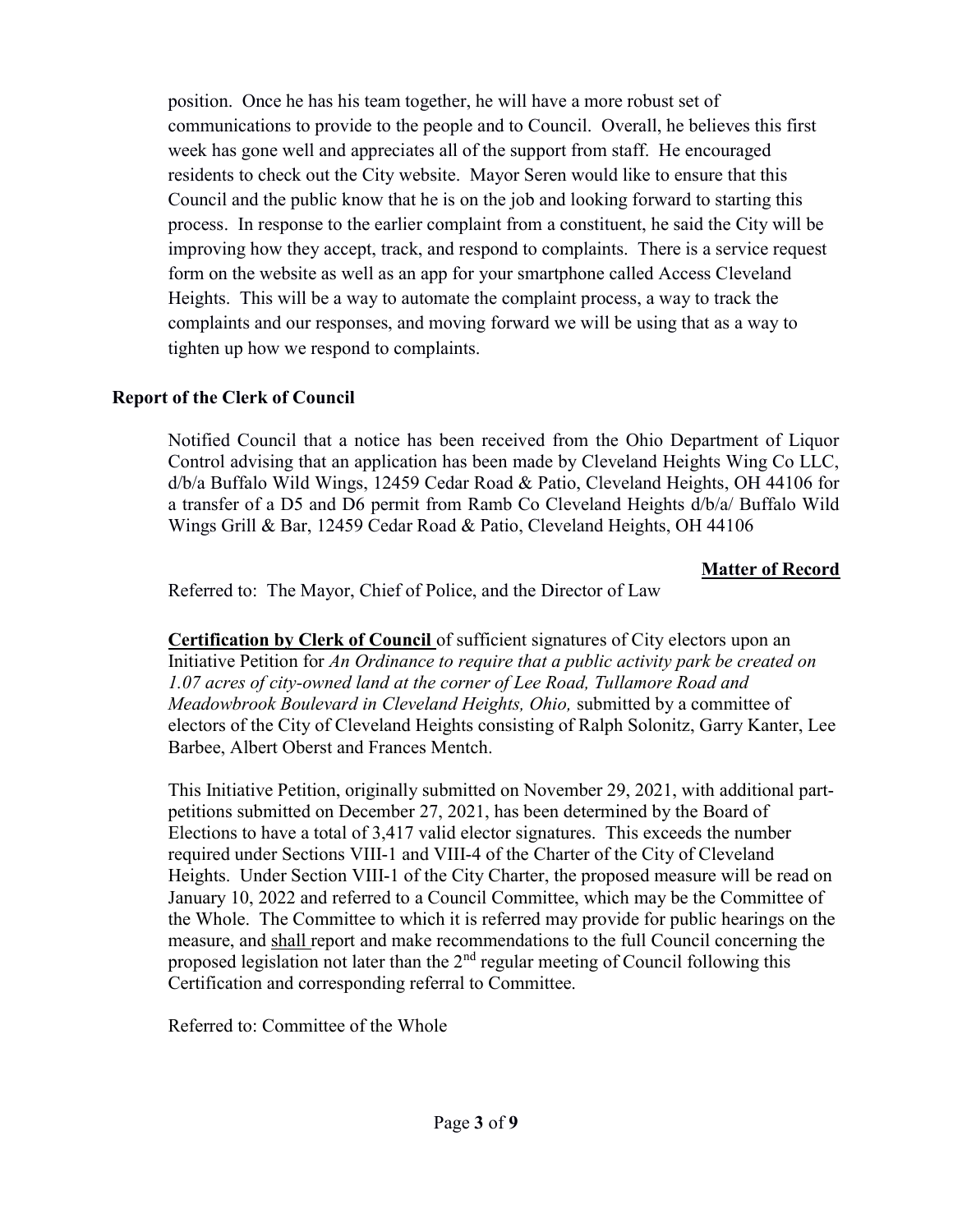President Hart asked Law Director Hanna if the initiative is approved by the voters, whether it will negate the agreements the City has with  $F \& C$  and derail the project.

Law Director Hanna said the Law Department has concluded that the passage of the ordinance by Council or by approval of the ordinance by the voters would not undo the agreements the City has with  $F \& C$  due to the constitutional prohibitions against the retroactive impairment of contracts. These are found in both the Ohio and the United States Constitutions and they apply with equal force to legislation adopted by a State, City, or the voters of a City. In any of those cases, a law that impairs a contract that has been duly executed prior to the passage of the law is unconstitutional.

President Hart said the next date on this topic will be February  $7<sup>th</sup>$ . Committee of the Whole must give their recommendation and Council will vote on whether to accept, reject, or amend.

Law Director Hanna confirmed this per the City's Charter.

Council Member Cuda asked Law Director Hanna if it was his recommendation that Council follow through with their responsibility to put this initiative petition on the ballot and allow it to play out however it does.

Law Director Hanna said Council has to follow the procedures under the City Charter. This would include the referral to committee, the report of the committee to Council, and ultimately action by Council on the underlying measure. This could be passing it, not passing it, or passing it in a way other than what was proposed. If Council disapproves the measure, or adopts it in a way that is different than what was proposed, then the committee of petitioners has the ability to require that Council send it to the electors.

Council Member Russell asked for Law Director Hanna to repeat the constitutional provisions so they can refer to them.

Law Director Hanna said the constitutional provisions are Article I, Section X of the U.S. Constitution and Article II, Section XXVIII of the Ohio Constitution.

President Hart said she has changed the format of the meetings and that Committee members may only report on their committee or legislation during their committee reports. In the future, they will include user friendly descriptions for the legislation. She asked that committee reports be given first, followed by legislation. If there is discussion regarding a piece of legislation, she requests that comments be kept brief, on the topic only, and preferably two minutes or less. Any other comments that Council Members have can be voiced during the Council Member Comments section of the agenda. She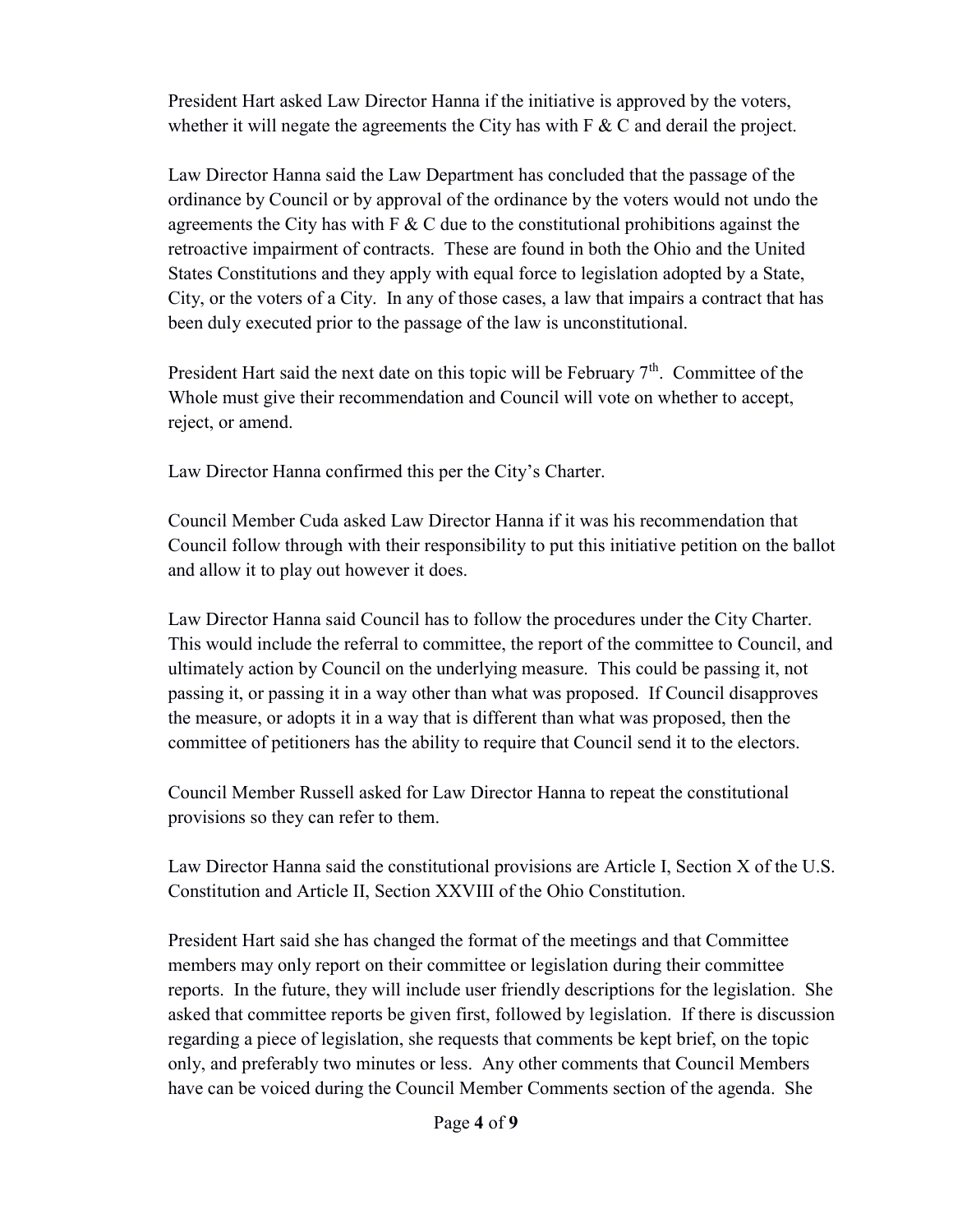requests that these comments be kept to two or three minutes just as the public has to keep their comments to three minutes.

# ADMINISTRATIVE SERVICES COMMITTEE

**RESOLUTION NO. 1-2022 (AS), First Reading.** A Resolution amending standing committees of Council and outlining each committee's general responsibilities by subject matter; repealing Resolution No. 2020-1; and declaring an emergency.

Introduced by President Hart

Moved by President Hart, Seconded by Vice President Cobb

Roll Call: Ayes: Mattox, Moore, Russell, Hart, Cobb, Cuda Nays: None

# Legislation Passed

\*MOTION to amend Resolution No. 1-2022 to change the name of the new committee from "Building and Housing Committee" to "Housing and Building Committee."

Moved by Council Member Cuda, Seconded by Council Member Russell

Roll Call: Ayes: Mattox, Moore, Russell, Hart, Cobb, Cuda Nays: None

# Motion Passed

President Hart explained that the Housing and Building Committee has been added to the committee list so there are now seven committees instead of six. Housing used to be included with Public Safety and Health Committee but they decided Housing was important enough to warrant its own committee. This will allow the Public Safety Committee and the Housing Committee to really focus on their respective areas. President Hart announced that the committee chairs were assigned as follows:

 Administrative Services – Cobb Finance – Hart Municipal Services – Moore Housing and Building – Cuda Community Relations and Recreation – Russell Planning and Development – Mattox Public Safety and Health – Vacant (Cuda in the interim since he is Vice-Chair)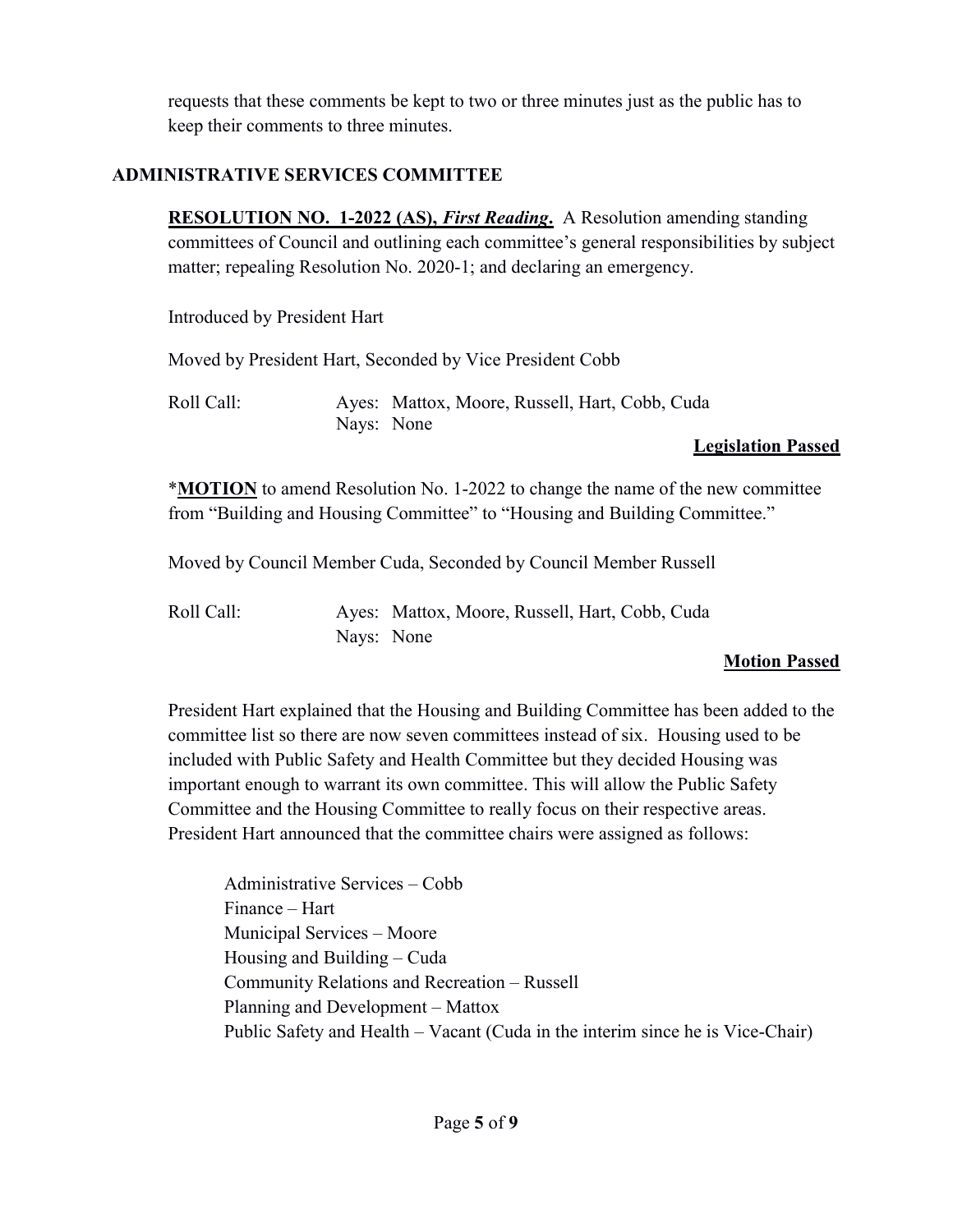Council Member Cuda believes changing the name of the committee to "Housing and Building Committee" instead of "Building and Housing Committee" will signify that Housing is a priority.

# COMMUNITY RELATIONS AND RECREATION COMMITTEE

Nothing to report at this time.

# FINANCE COMMITTEE

**ORDINANCE NO. 161-2021 (F), Second Reading.** An Ordinance providing for the issuance and sale of not to exceed \$3,100,000 of economic development nontax revenue bonds for the purpose of refunding the City's outstanding Parking Deck Improvement Refunding Bonds, Series 2015, dated April 30, 2015, which were issued for the purpose of constructing and equipping a multi-level parking deck and improving the site thereof, and declaring an emergency.

Introduced by President Hart

Moved by President Hart, Seconded by Council Member Moore

| Roll Call: |            | Ayes: Cuda, Hart, Mattox, Moore, Russell, Cobb |
|------------|------------|------------------------------------------------|
|            | Nays: None |                                                |

# Legislation Passed

**ORDINANCE NO. 2-2022 (F), First Reading.** An Ordinance to amend certain subparagraphs of Ordinance No. 139-2021 (F), relating to appropriations and other expenditures of the City of Cleveland Heights, Ohio for the fiscal year ending December 31, 2022; and declaring an emergency.

Introduced by Mayor Seren

Moved by President Hart, Seconded by Council Member Cuda

Roll Call: Ayes: Hart, Mattox, Moore, Russell, Cobb, Cuda Nays: None

# Legislation Passed

President Hart said there will be a Finance Committee meeting either this month or next for the purposes of discussing allocations of the ARPA funds for Noble and Taylor.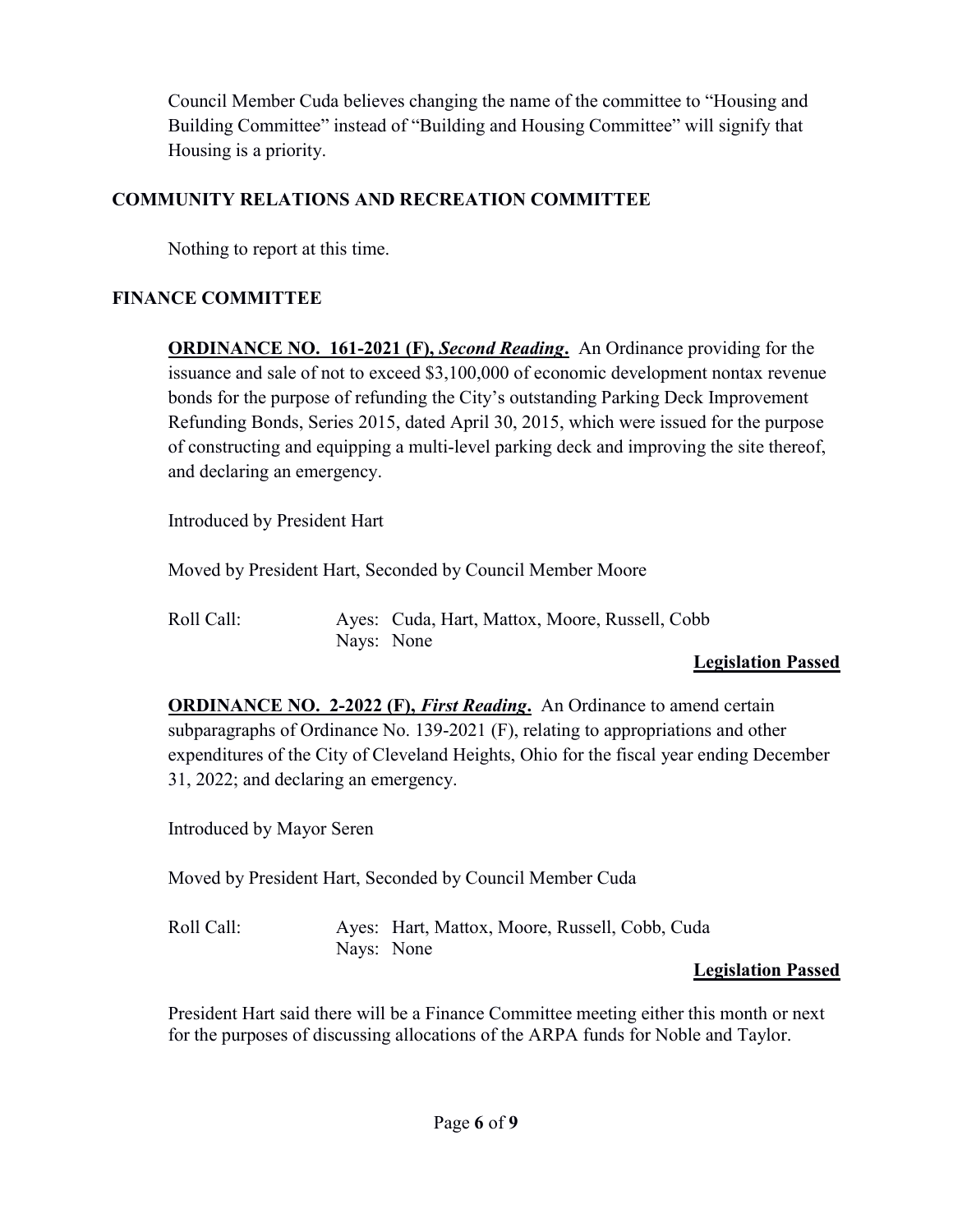### MUNICIPAL SERVICES COMMITTEE

**RESOLUTION NO. 3-2022 (MS), First Reading.** A Resolution requesting Cuyahoga County to proceed with the resurfacing of Coventry Road from Fairhill Road to Euclid Heights Boulevard in the City of Cleveland Heights resolving to pay one hundred percent (100%) of the non-OPWC share for the construction and construction supervision of the traffic signal and associated work within the City of Cleveland Heights.

Introduced by Mayor Seren

Moved by Council Member Moore, Seconded by Council Member Russell

Roll Call: Ayes: Mattox, Moore, Russell, Cobb, Cuda, Hart Nays: None

#### Legislation Passed

### PLANNING AND DEVELOPMENT COMMITTEE

**RESOLUTION NO. 4-2022 (PD), First Reading.** A Resolution authorizing the Mayor to apply for grant funding under the Cuyahoga County Department of Development's 2022 Community Development Supplemental Grant program to implement local and regional bicycle infrastructure improvements within the City of Cleveland Heights; and declaring an emergency.

Introduced by Mayor Seren

Moved by Council Member Mattox, Seconded by Council Member Moore

Roll Call: Ayes: Moore, Russell, Cobb, Cuda, Hart, Mattox Nays: None

### Legislation Passed

Council Member Mattox announced that there will be a Planning and Development Committee meeting scheduled in February.

### PUBLIC SAFETY AND HEALTH COMMITTEE

Nothing to report at this time.

#### Council Member Comments

Council Member Russell said she will be planning a meeting with the residents of the Noble and Taylor neighborhoods in the near future regarding the ARPA funds allocated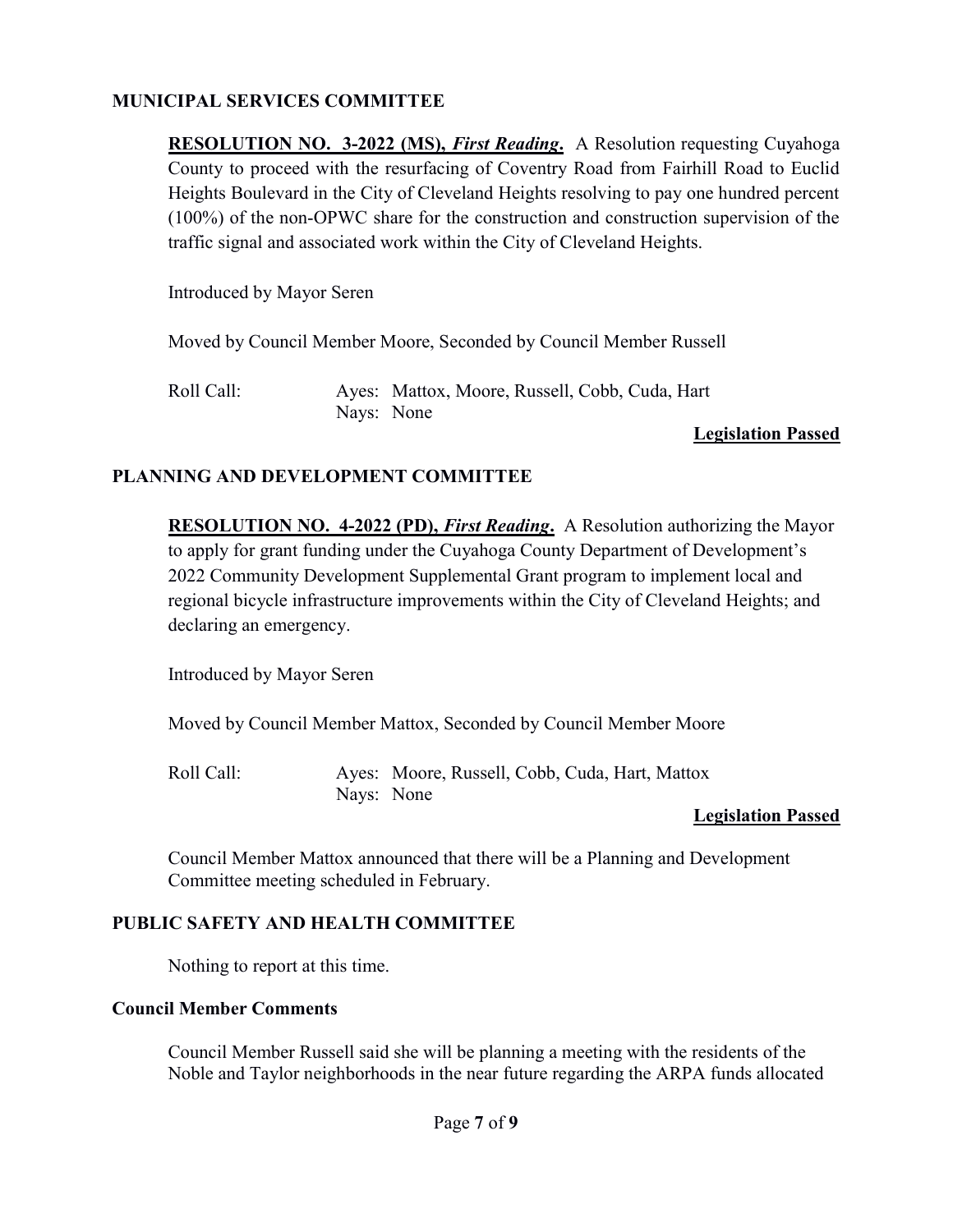to the Noble and Taylor neighborhoods. She advised that she will be sending notices to residents and encouraged everyone to get the word out. They will be working to narrow down their wish list for what they want for these neighborhoods before the Finance Committee meets.

Council Member Cuda said he is looking forward to chairing the Housing and Building Committee and he believes this is an opportunity for the City. He also welcomed Mayor Seren since this is his first week in office. He thanked Mayor Seren for implementing COVID protocol for the council meeting tonight because it is important to ensure the health and safety of everyone in attendance. Council Member Cuda asked Mayor Seren if he is planning on doing a State of the City Address. He said a lot of people would love to hear from him.

Mayor Seren said he does anticipate addressing Council Members and residents on a regular basis. He intends to provide regular updates on how the City is doing and foresees doing a quarterly State of the City Address as well.

President Hart said that Mayor Seren will be addressing the Cleveland Heights Democratic Club on January  $13<sup>th</sup>$ . She said this will be a virtual meeting and encouraged residents to sign up for it.

Mayor Seren confirmed this and encouraged other groups in the City to reach out and schedule time for other meetings and updates as well.

### Report of the Council President

President Hart wished everyone a Happy New Year and encouraged residents to keep an eye on the calendar on the City's website for committee meetings. She intends to change the public comments section of the meetings so in the beginning of the meeting they will have comments regarding agenda items. They will listen to the other public comments at the end of the meeting. She anticipates this change being implemented in March so there will be time to adjust. President Hart said Council has met during Executive Session to discuss applications for the council vacancy. Currently, the League of Women Voters is conducting interviews with the candidates. After Council receives those, they will be scheduling finalists for in-person interviews. President Hart reminded everyone that City Hall will be closed on Monday, January, 17<sup>th</sup> for Martin Luther King Jr. Day.

### NEXT MEETING OF COUNCIL: TUESDAY, JANUARY 18, 2022